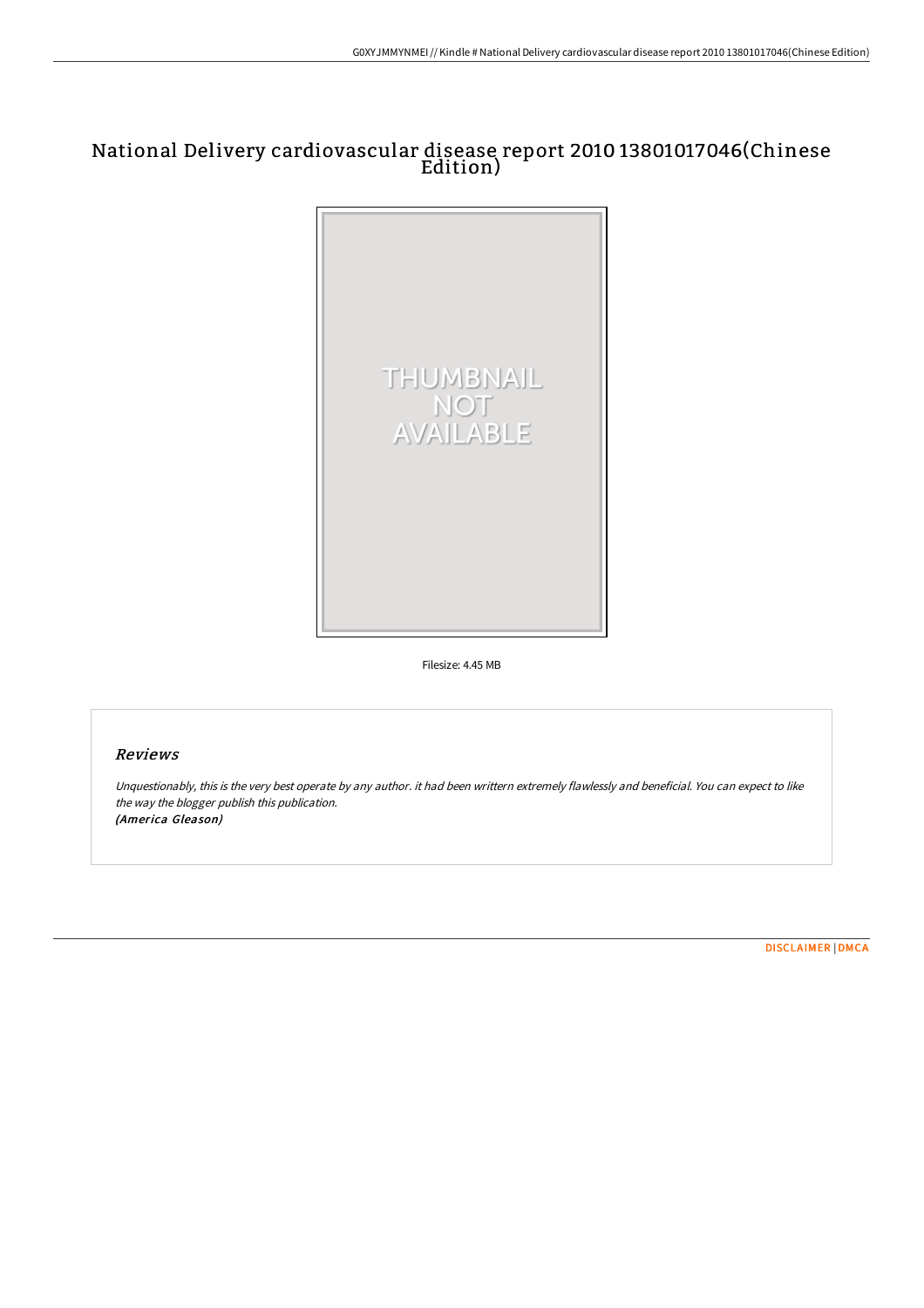#### NATIONAL DELIVERY CARDIOVASCULAR DISEASE REPORT 2010 13801017046(CHINESE EDITION)



paperback. Book Condition: New. Ship out in 2 business day, And Fast shipping, Free Tracking number will be provided after the shipment.Paperback. Pub Date :2011-03 Pages: 141 Publisher: Encyclopedia of China Publishing House sheet: 10 written description: China Cardiovascular report 2010 the process of preparation and characteristics are as follows: 1. the organization of the group of middle-aged and young experts compiled . held a meeting to discuss the preparation of method and content. Compiled cardiovascular risk factors (hypertension. smoking. dyslipidemia. diabetes. metabolic syndrome. lack of physical activity. overweight and obesity. diet and nutrition) and cardiovascular disease prevalence of part. 2. compiled by clinical experts coronary heart disease. stroke. chronic kidney disease. cardiovascular surgery. peripheral vascular disease. arrhythmias. heart failure. The community prevention experts compiled the example of community prevention and treatment of hypertension. Part of the compilation of health economics expert from the Institute of Health Economics. 3. held a plenary expert group meeting three times to to develop compilation of principle and the trial to change the draft. The core group trial change the manuscript three times. collective finalized. 4. the reference to the U.S. for heart disease and stroke statistics report. 5. according to the views of the experts of the Group of Experts. in order to increase the timeliness of the Annual Report. the 2010 report includes data published prior to finalization. However. due to various reasons. it may be missing. I hope readers to provide relevant data to make annual reports more comprehensive and informative. 6. commonly used abbreviations: cardiovascular disease: CVD ischemic heart disease: IHD heart failure: HF serum total cholesterol: TC serum glycerol thirty-four aims: TG serum low-density lipoprotein cholesterol: LDL-C serum levels of high-density lipoprotein cholesterol: HDL-C in patients with acute myocardial infarction: AMI chronic kidney disease: CKD ESRD: of ESRD glomerular...

 $\rightarrow$ Read National Delivery cardiovascular disease report 2010 [13801017046\(Chinese](http://www.bookdirs.com/national-delivery-cardiovascular-disease-report-.html) Edition) Online  $\ensuremath{\boxdot}$ Download PDF National Delivery cardiovascular disease report 2010 [13801017046\(Chinese](http://www.bookdirs.com/national-delivery-cardiovascular-disease-report-.html) Edition)